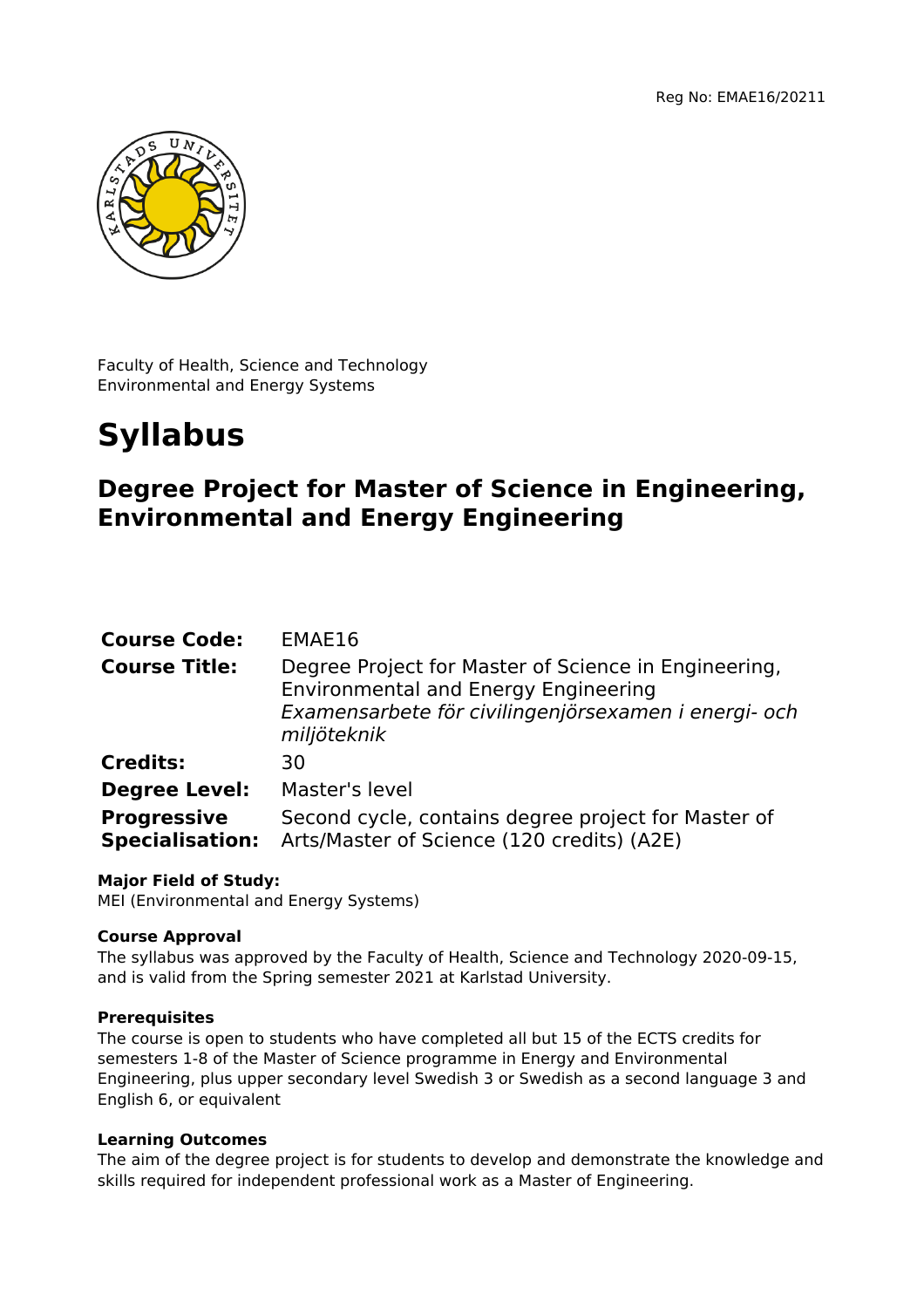Knowledge and understanding

Upon completion of the course, students should be able to:

- demonstrate in-depth knowledge in the chosen area of engineering.

Competence and skills

Upon completion of the course, students should be able to:

- demonstrate the ability to identify, formulate, and deal with engineering problems, critically, independently, and creatively,

- demonstrate the ability to participate in research or development work and thereby contribute to knowledge development,

- demonstrate the ability to plan and carry out tasks within specified time limits using engineering and research methods,

- demonstrate the ability to critically and systematically integrate knowledge acquired in courses included in the programme,

- demonstrate the ability to clearly present and discuss their results and the knowledge and arguments on which these are based, orally and in writing,

- perform information searches and independently identify relevant information, and

- write a report conforming to standard practice in science as regards disposition, formal aspects and correct referencing.

Judgement and approach

Upon completion of the course, students should be able to:

- assess another student's degree project or equivalent in terms of relevant research and ethical aspects.

# **Content**

The purpose, aim, method and time plan of the degree project must be approved by the examiner before the work begins. Students are then assigned a supervisor.

If two students collaborate on a project, their individual problem formulations must be clearly indicated from the start. The students are required to submit separate reports.

Students are required to conduct, manage, perform and present the project problem independently.

Students are responsible for the process and the result. Instruction is in the form of supervision and seminars.

#### **Reading List**

See separate document.

#### **Examination**

Assessment is based on the following components: problem formulation, implementation, written report, oral presentation, and performance as a peer reviewer.

On the first notification of a Fail grade after the end of the course period, students can no longer claim the right to supervision.The number of examination opportunities for the course is limited to five.

If students have a decision from Karlstad University entitling them to Targeted Study Support due to a documented disability, the examiner has the right to give such students an adapted examination or to examine them in a different manner.

#### **Grades**